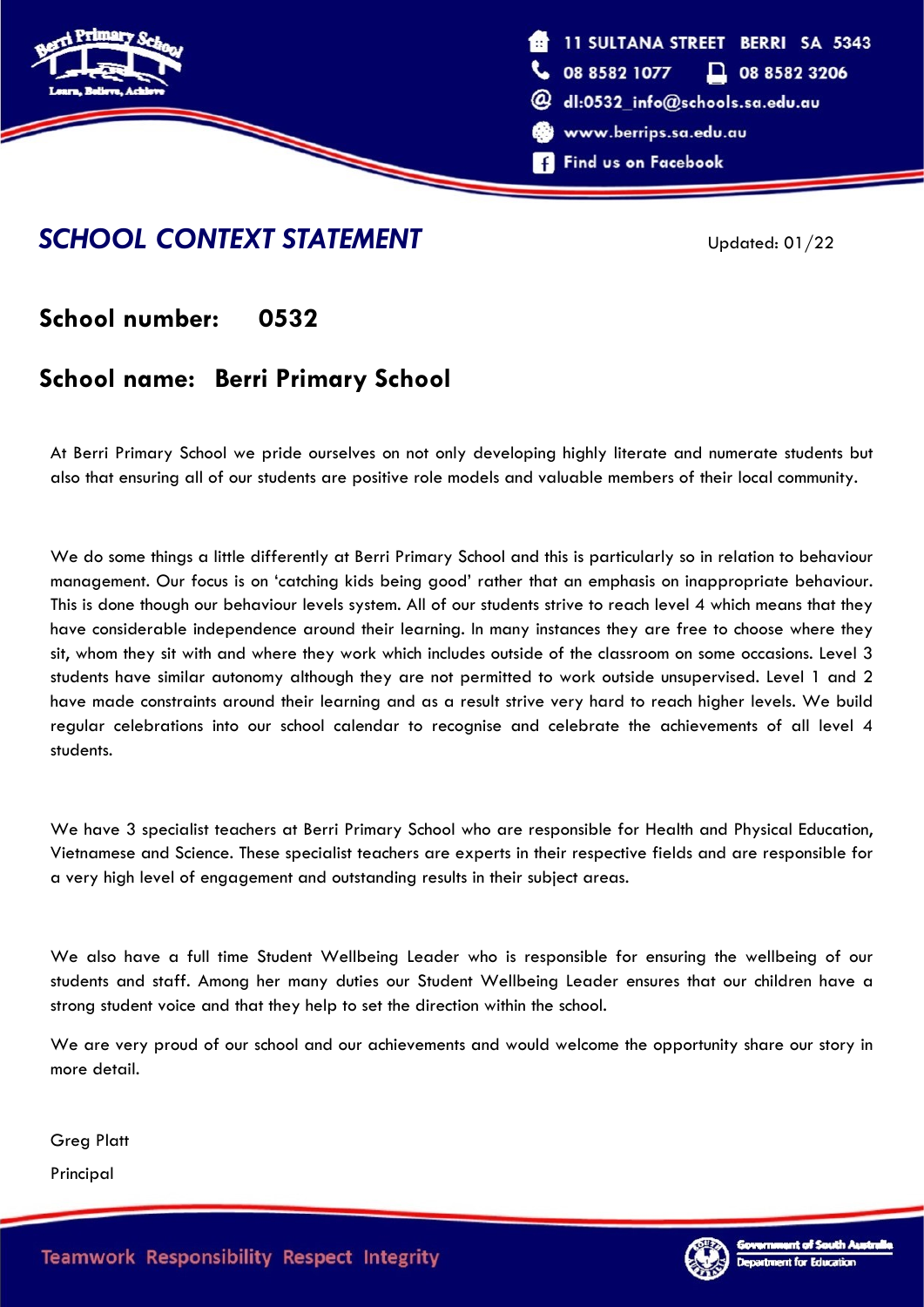# *1. General information*

| School name:                   | <b>Berri Primary School</b>                                      |
|--------------------------------|------------------------------------------------------------------|
| <b>School No:</b>              | 0532                                                             |
| Principal:                     | <b>Greg Platt</b>                                                |
| <b>Postal Address:</b>         | 11 Sultana Street, Berri 5343                                    |
| Location Address:              | 11 Sultana Street, Berri 5343                                    |
| <b>Phone No:</b>               | 85821077                                                         |
| Fax No:                        | 85823206                                                         |
| Website:                       | <u>www.berrips.sa.edu.au</u>                                     |
| Email:                         | DL.0532 info@schools.sa.edu.a                                    |
| Courier:                       | Berri                                                            |
| District:                      | <b>Riverland</b>                                                 |
| <b>Distance from GPO:</b>      | 2 kms                                                            |
| <b>CPC</b> attached:           | No                                                               |
| <b>Index of Diasadvantage:</b> | 2                                                                |
| School e-mail address:         | DL.0532_info@schools.sa.edu.au                                   |
| OSHC:                          | Yes                                                              |
| <b>Enrolment trends:</b>       | Declined slightly                                                |
| <b>Special arrangements:</b>   | <b>Special Class R-6</b>                                         |
| Year of opening                | 1911                                                             |
| <b>Public transport access</b> | No local service, bus to & from Adelaide.<br>A local taxi exists |
| $\cdots$                       |                                                                  |

**Berri Primary School belongs to the Berri Barmera Partnership**

| <b>Enrolments - as at February Census</b>   |      |      |      |      |      |  |  |
|---------------------------------------------|------|------|------|------|------|--|--|
| Primary                                     | 2018 | 2019 | 2020 | 2021 | 2022 |  |  |
| Special                                     | 11   | 9    | 10   | 10   | 10   |  |  |
| Reception                                   | 34   | 34   | 27   | 44   | 52   |  |  |
| Year <sub>1</sub>                           | 37   | 39   | 37   | 27   | 46   |  |  |
| Year <sub>2</sub>                           | 18   | 37   | 36   | 34   | 30   |  |  |
| Year <sub>3</sub>                           | 37   | 21   | 38   | 39   | 40   |  |  |
| Year 4                                      | 32   | 37   | 20   | 43   | 40   |  |  |
| Year 5                                      | 34   | 39   | 37   | 24   | 47   |  |  |
| Year 6                                      | 34   | 33   | 35   | 38   | 31   |  |  |
| Year <sub>7</sub>                           | 37   | 35   | 40   | 41   | N/A  |  |  |
| Total                                       | 274  | 284  | 275  | 300  | 296  |  |  |
| <b>BREAKDOWN</b>                            |      |      |      |      |      |  |  |
| Number of Male students                     |      |      |      |      | 149  |  |  |
| Number of Female students                   |      |      |      |      | 147  |  |  |
| <b>School Card Students</b>                 |      |      |      |      |      |  |  |
| Non English Speaking Background             |      |      |      |      |      |  |  |
| Aboriginal/Torre Straight Islander Students | 57   | 47   | 45   | 45   | 59   |  |  |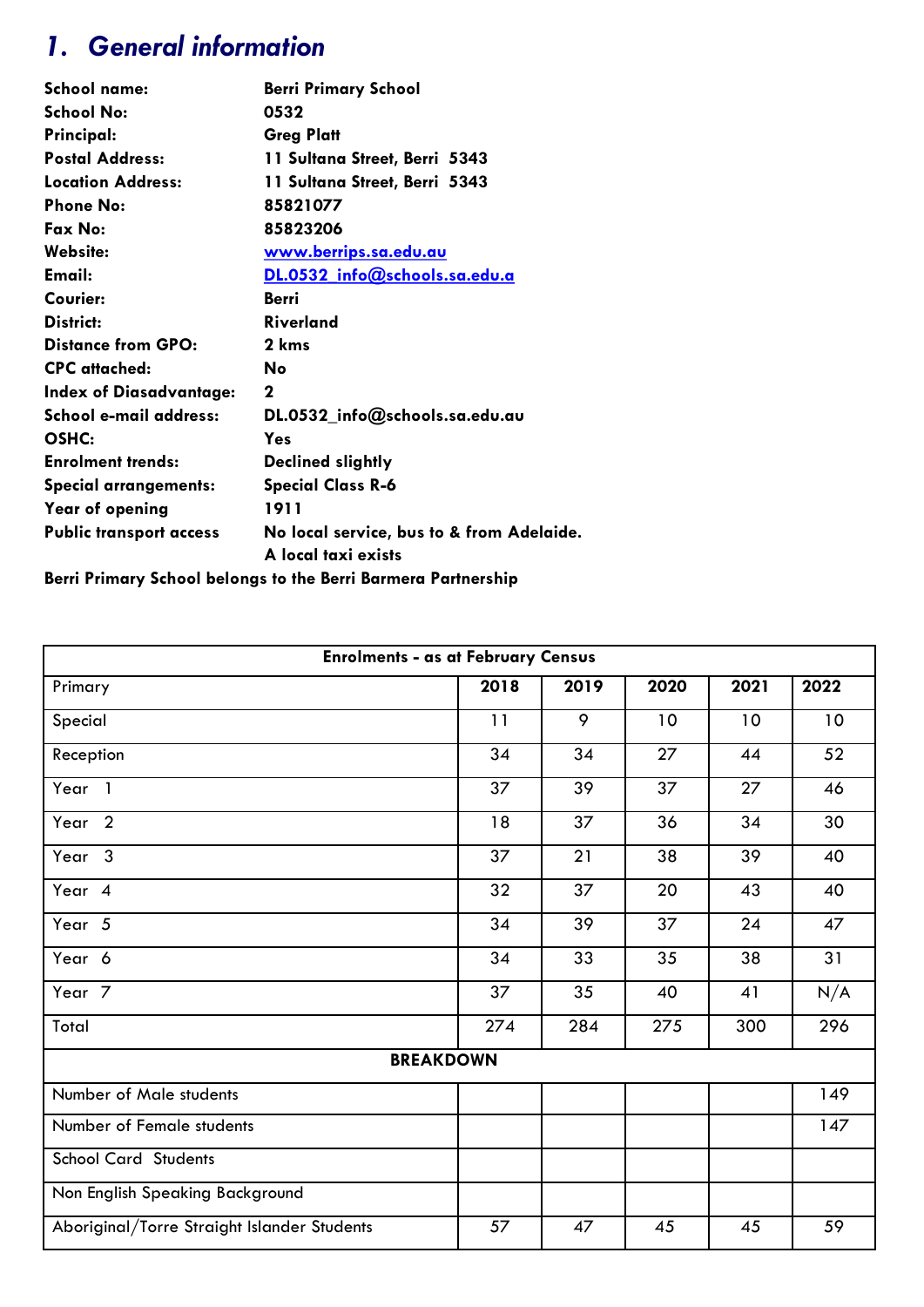## *2. Students (and their welfare)*

### **General characteristics**

The school has a broad mix of socio-economic, cultural and first language backgrounds; significant proportion of single parent families and disrupted families; and a highly transient population. Approximately 18% of students are from an Aboriginal background.

### **Support provided**

In addition to the Special Class, students with special learning needs are given high priority through a variety of intervention and support programs. However, the school emphasises success for all students and achievement is strongly acknowledged at all levels through a comprehensive system of awards, rewards and acknowledgments both formal and informal and through academic and non-academic learning areas.

### **Student management**

The school values underpin student management and focuses on making strong choices in learning and with behaviour. The schools procedures are aligned with DfE policy with clear response steps which are employed consistently across the school. Student Development Plan is developed when necessary, to identify appropriate behaviours and to support students to make strong choices in their learning. Students have several avenues for resolving conflict including student concern forms, and the grievance procedure.

### **Student governance**

Student Leaders are an integral part of the governing of the school. Class meetings are a regular part of class programs: SRC meets regularly and initiate or address issues of student concerns or innovation. Student leadership is encouraged through programs such as School Captains, House Captains as well as activities such as fortnightly assemblies.

### **Special programmes**

Lunch time recreation programme; staff provide lunchtime interest and sporting activities for students who wish to participate.

Students in years 5 – 6 participate in a number of programmes such as choir and School Sport SA.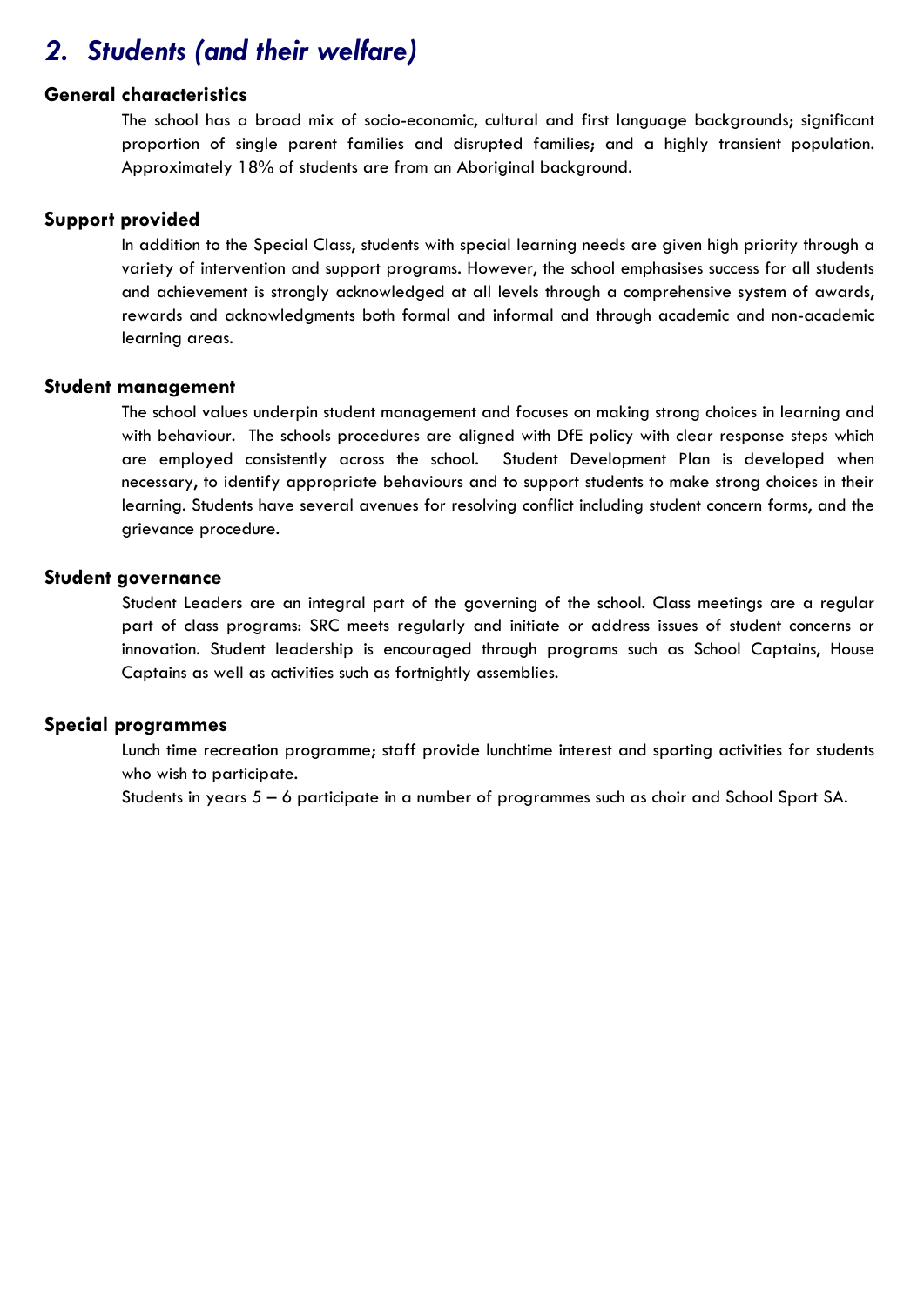# *3. Key School Policies*

School values were developed in 2010.

- Our Values: **Teamwork, Respect, Responsibility and Integrity**
- Our Vision: **Our values lead our students to be successful in achieving their full potential**
- Our Mission: **Learn, Believe and Achieve**

### **School Priorities 2019-2021**

- **Numeracy**
- Reading
- **Writing**

There are also Literacy and Wellbeing Working Parties which are focussing on developing and implementing Whole School Agreements.

An External School Review was conducted in 2019. The directions from this form the basis of our Site Improvement Plan and School Priorities. A copy of the report is located on our website.

## *4. Curriculum*

Berri Primary School is implementing the Australian Curriculum and reports to parents using the A-E grades twice per year. A synthetic, phonetic based approach to Literacy is implemented across the school. Also a problematized approach to Mathematics has been implemented R-6.

The Teaching for Effective Learning (TfEL) framework provides the pedagogical base for learning. The school also provides Vietnamese as a Language Other than English (LoTE).

Parents receive formal reporting on their child's learning at the end of the term as below:

Term 1 – Parent Teacher Child Interviews Term 2 – Mid year written report Term 4 – Final written report

## *5. Sporting Activities*

Specialist Physical Education is provided for all students. Students are actively encouraged to participate in School Sport SA. Organised sport is largely arranged through town sporting structures but a number of staff choose to be actively engaged and as a result students and the school have strong links with most sports including; Netball, Basketball, Football, Soccer, Athletics, Tennis, Hockey and Swimming.

# *6. Staff (and their welfare)*

### **Staff profile**

Across all age and experience groups; predominance of female staff.

### **Leadership structure**

The formal structure consists of Principal, Deputy Principal and Student Wellbeing Leader, Informally, leadership exists with the expertise and other staff undertake leadership roles at various times. There are 7 Step 9 teachers

### **Staff support systems**

Principal, Deputy and Student Wellbeing Leader provide support and redirect to other agencies when necessary. **Performance and Development**

DfE Performance and Development Policy is adhered to with regular professional discussions with the Principal. Access to special staff

### **Other**

Staff require a high level of commitment to Social Inclusion programs, need to be skilled in Developing Student Leadership and have a preparedness to participate in decision making to improve the school's program offerings.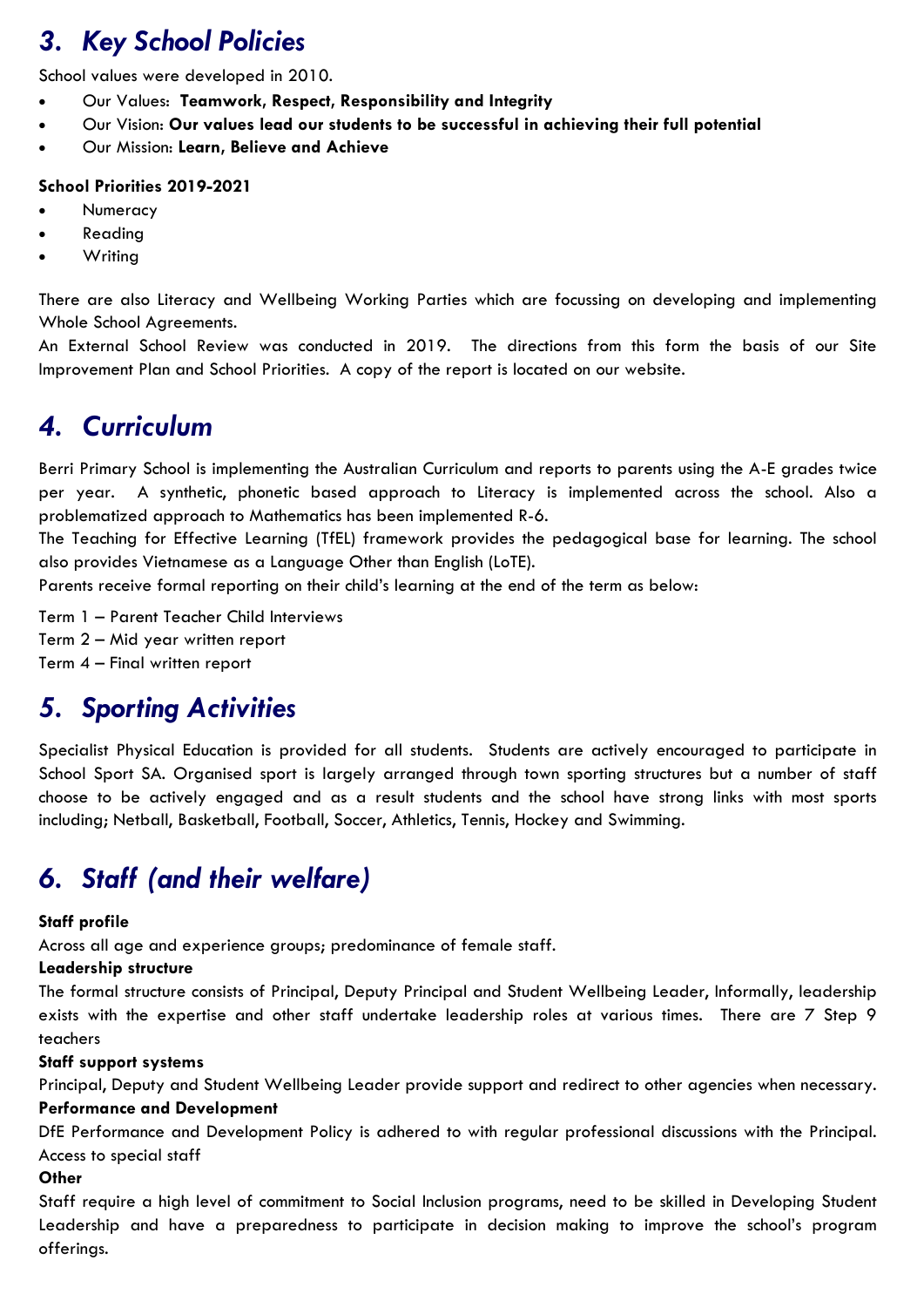# *7. Incentives, support and award conditions for Staff*

**Complexity placement points** 3.5 **Travelling time** Approximately 3 hours to Adelaide via Truro or Murray Bridge **Housing assistance** Allocated via Real Estate Management - needs based, single, shared, family. **Cash in lieu of removal allowance** Teachers eligible for the New Incentives Scheme for Zone 2

# *8. School Facilities*

### **Buildings and grounds**

SAMCON type construction with mostly single classroom spaces. All classrooms are carpeted and air-conditioned. 2 have been refurbished, 1 building general teaching and 1 building STEM (Science Technologies Engineering and Mathematics). Grounds are well maintained and consist of two large ovals, two court areas, an undercover Pavillion area (with marked courts) and two distinct playgrounds.

# *9. School Operations*

### **Decision making structures**

Within the limits of DfE regulations and policies staff have multiple opportunities to participate through staff meetings, year level meetings and specialist project activities. Meeting management is rotated through a volunteer process.

### **Regular publications**

School Newsletter, Class newsletters, Electronic Message Board

### **Other communication**

Meeting minutes are kept in folders in the staff room.